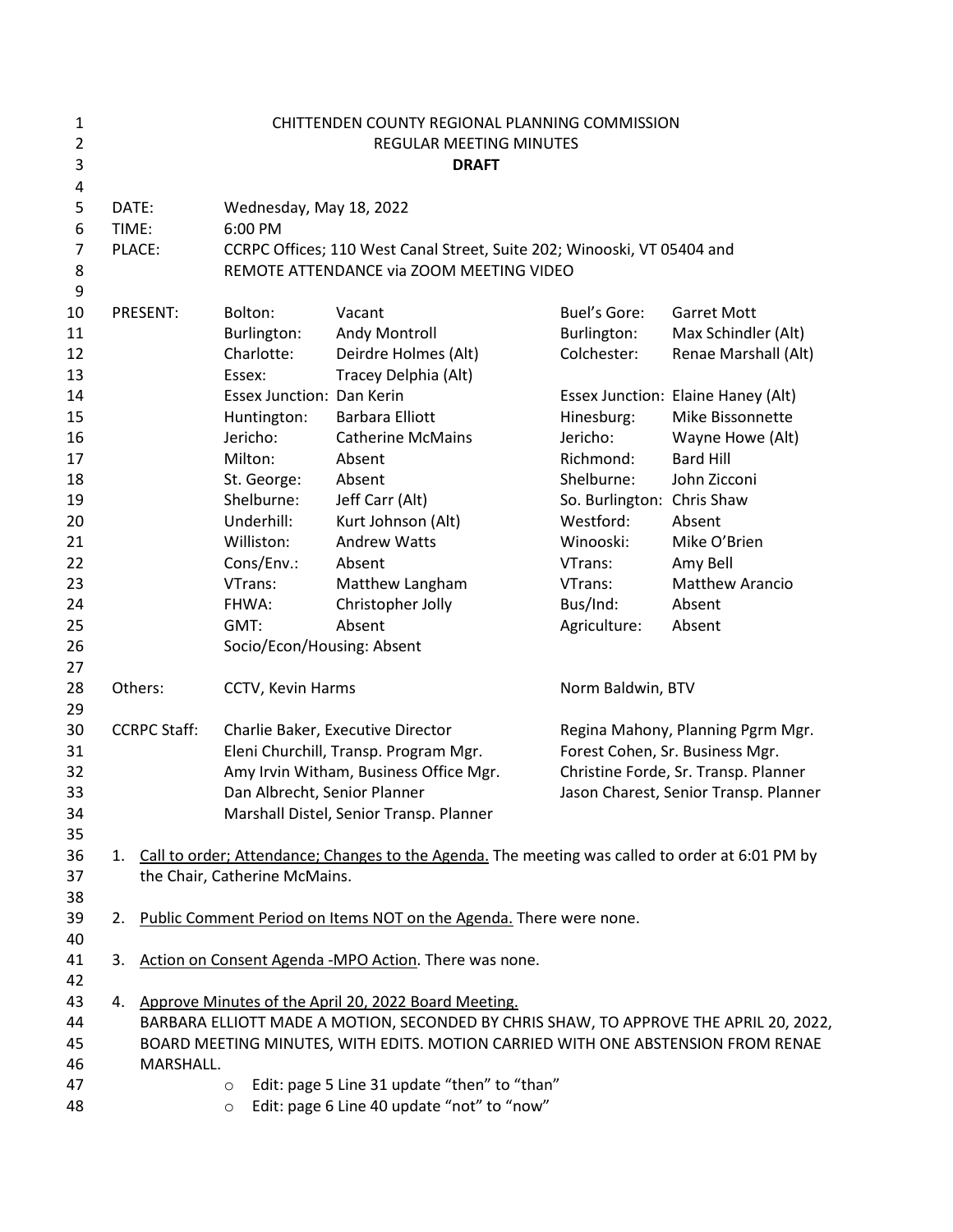| 1              |                                                                                                                                                                                     |                                                                                |                                                                                                  |  |
|----------------|-------------------------------------------------------------------------------------------------------------------------------------------------------------------------------------|--------------------------------------------------------------------------------|--------------------------------------------------------------------------------------------------|--|
| $\overline{2}$ |                                                                                                                                                                                     | 5. Public Hearing for Major TIP Amendment, Champlain Parkway for May 18, 2022  |                                                                                                  |  |
| 3              |                                                                                                                                                                                     | The Board Packet included the following TIP amendments:                        |                                                                                                  |  |
| 4              |                                                                                                                                                                                     |                                                                                | Champlain Parkway, Burlington, Vt., Project HC001, Amendment FY22-33. Description of TIP         |  |
| 5              |                                                                                                                                                                                     |                                                                                | Change: Increase construction amount from \$35,000,000 to \$62,747,145. This is a 79%            |  |
| 6              |                                                                                                                                                                                     |                                                                                | increase in project cost compared to what was in the TIP and is defined as a Major               |  |
| 7              |                                                                                                                                                                                     |                                                                                | Amendment according to CCRPC's TIP Amendment Policy and requires a Public Hearing.               |  |
| 8              | $\bullet$                                                                                                                                                                           |                                                                                | Exit 17 Improvements, Colchester, Vt., Project BT050, Amendment FY22-34. Description of          |  |
| 9              |                                                                                                                                                                                     |                                                                                | TIP Change: Change TIP funding for this project to align with the State FY23 Transportation      |  |
| 10             |                                                                                                                                                                                     |                                                                                | Capital Program and maintain fiscal constraint. The TIP has construction funds for this          |  |
| 11             |                                                                                                                                                                                     |                                                                                | project beginning in FY22 and the Capital Program delays construction to begin in FY24           |  |
| 12             |                                                                                                                                                                                     |                                                                                | Bridge-23 on US Route 2, Williston, Vt., Project BR067, Amendment FY22-35. Description of        |  |
| 13             |                                                                                                                                                                                     |                                                                                | TIP Change: Add a new project to the TIP in FY22 to replace Bridge 23 on US2 over an             |  |
| 14             |                                                                                                                                                                                     |                                                                                | unnamed tributary with related approach and channel work. This is a Major Amendment              |  |
| 15             |                                                                                                                                                                                     |                                                                                | according to CCRPC's TIP Amendment Policy because it is a new project. Add \$280,000 for         |  |
| 16             |                                                                                                                                                                                     |                                                                                | PE in FY22 and \$8,000 for right-of-way in FY24. Construction schedule to be determined.         |  |
| 17             |                                                                                                                                                                                     |                                                                                |                                                                                                  |  |
| 18             |                                                                                                                                                                                     |                                                                                | Public Hearing. CHRIS SHAW MADE A MOTION, SECONDED BY DAN KERIN, TO OPEN THE PUBLIC              |  |
| 19             |                                                                                                                                                                                     |                                                                                |                                                                                                  |  |
| 20             | HEARING AT 6:05 PM. MOTION CARRIED UNANIMOUSLY. Catherine asked if there were any<br>members of the public present. There were none. She asked for any questions or comments. There |                                                                                |                                                                                                  |  |
| 21             | were none.                                                                                                                                                                          |                                                                                |                                                                                                  |  |
| 22             |                                                                                                                                                                                     |                                                                                |                                                                                                  |  |
| 23             |                                                                                                                                                                                     |                                                                                | CHRIS SHAW MADE A MOTION, SECONDED BY BARBARA ELLIOTT, TO CLOSE THE PUBLIC HEARING               |  |
| 24             | AT 6:06 PM. MOTION CARRIED UNANIMOUSLY.                                                                                                                                             |                                                                                |                                                                                                  |  |
| 25             |                                                                                                                                                                                     |                                                                                |                                                                                                  |  |
| 26             |                                                                                                                                                                                     |                                                                                | Approval of the TIP Amendment. ANDY MONTROLL MADE A MOTION, SECONDED BY CHRIS SHAW,              |  |
| 27             |                                                                                                                                                                                     | TO APPROVE THE TIP AMENDMENT AS PRESENTED. MPO VOTE:                           |                                                                                                  |  |
| 28             | <b>Bolton: Absent</b>                                                                                                                                                               | Burlington: Yes (4)                                                            | <b>Charlotte: Yes</b>                                                                            |  |
| 29             | Colchester: Yes (2)                                                                                                                                                                 | Essex: Yes                                                                     | Essex Jct: Yes                                                                                   |  |
| 30             | Hinesburg: Yes                                                                                                                                                                      | Huntington: Yes                                                                | Jericho: Yes                                                                                     |  |
| 31             | Milton: Absent                                                                                                                                                                      | <b>Richmond: Yes</b>                                                           | St. George: Absent                                                                               |  |
| 32             | Shelburne: Yes                                                                                                                                                                      | South Burlington: Yes (2)                                                      | Underhill: Yes                                                                                   |  |
| 33             | <b>Westford: Absent</b>                                                                                                                                                             | Williston: Yes                                                                 | Winooski: Yes                                                                                    |  |
| 34             | VTrans: Yes                                                                                                                                                                         |                                                                                |                                                                                                  |  |
| 35             |                                                                                                                                                                                     |                                                                                | MOTION CARRIED WITH 20 OF 24 VOTES AND 14 OF 18 MUNICIPALITIES VOTING IN THE                     |  |
| 36             | AFFIRMATIVE.                                                                                                                                                                        |                                                                                |                                                                                                  |  |
| 37             |                                                                                                                                                                                     |                                                                                |                                                                                                  |  |
| 38             |                                                                                                                                                                                     | 6. FY23 Unified Planning Work Program (UPWP) & Budget Public Hearing and Vote. |                                                                                                  |  |
| 39             |                                                                                                                                                                                     |                                                                                | Public Hearing. BARBARA ELLIOTT MADE A MOTION, SECONDED BY CHRIS SHAW, TO OPEN THE               |  |
| 40             |                                                                                                                                                                                     | PUBLIC HEARING AT 6:07 PM. MOTION CARRIED UNANIMOUSLY.                         |                                                                                                  |  |
| 41             |                                                                                                                                                                                     |                                                                                |                                                                                                  |  |
| 42             |                                                                                                                                                                                     |                                                                                | Charlie referred members to the FY23 Unified Planning Work Program and Budget memo included      |  |
| 43             |                                                                                                                                                                                     |                                                                                | with the packet. Catherine asked if any members of the public were present. There were none. She |  |
| 44             |                                                                                                                                                                                     | asked for any questions or comments. There were none.                          |                                                                                                  |  |
| 45             |                                                                                                                                                                                     |                                                                                |                                                                                                  |  |
| 46             |                                                                                                                                                                                     |                                                                                | BARBARA MADE A MOTION, SECONDED BY CHRIS SHAW, TO CLOSE THE PUBLIC HEARING AT 6:09               |  |
| 47             | PM. MOTION CARRIED UNANIMOUSLY.                                                                                                                                                     |                                                                                |                                                                                                  |  |
| 48             |                                                                                                                                                                                     |                                                                                |                                                                                                  |  |
|                |                                                                                                                                                                                     |                                                                                |                                                                                                  |  |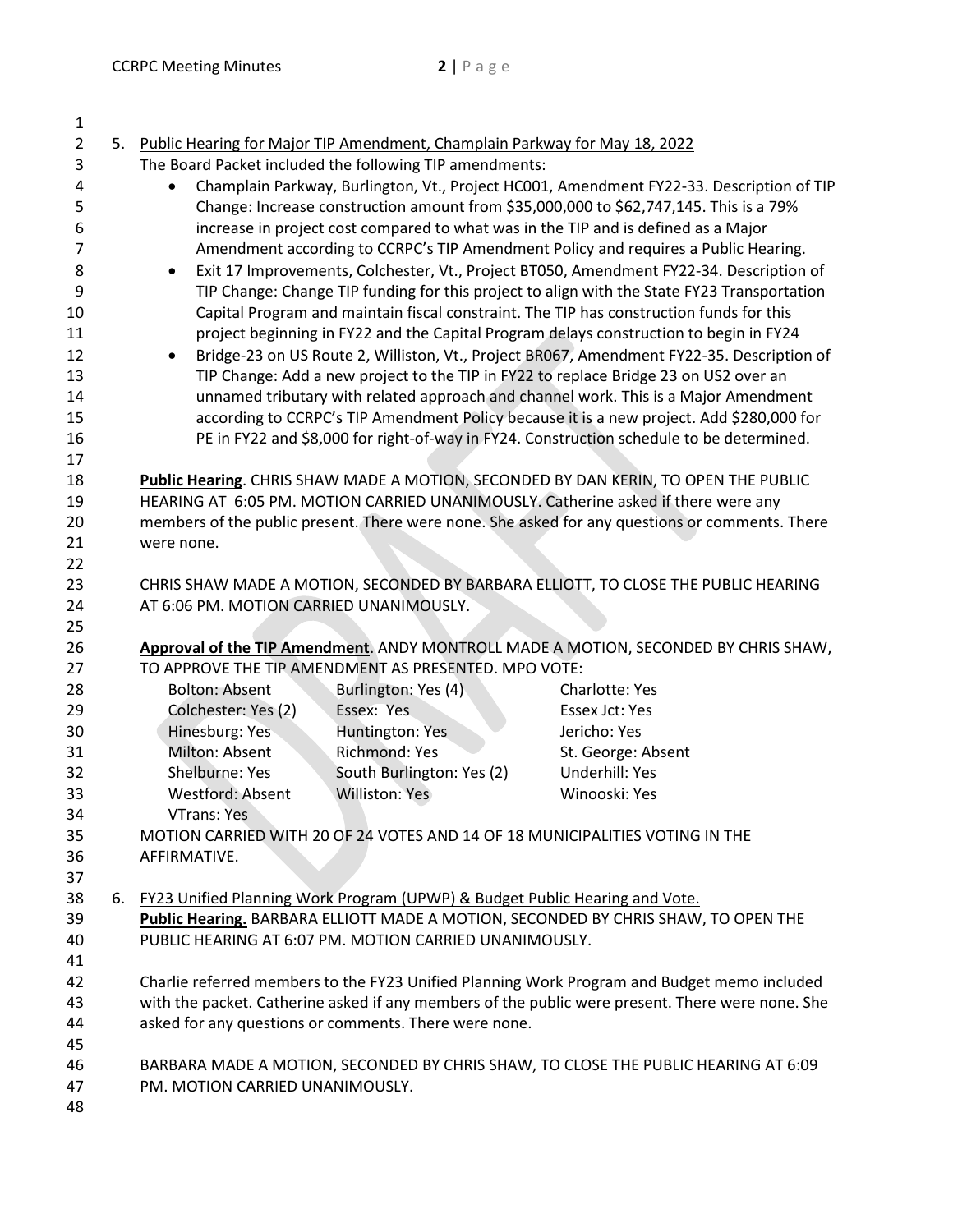| $\mathbf{1}$   |    |                                         |                                                                           | Approval of the Transportation Portion of the FY23 UPWP & BUDGET BARBARA ELLIOTT MADE A           |
|----------------|----|-----------------------------------------|---------------------------------------------------------------------------|---------------------------------------------------------------------------------------------------|
| $\overline{2}$ |    |                                         |                                                                           | MOTION, SECONDED BY CHRIS SHAW, TO APPROVE THE TRANSPORTATION PORTION OF THE FY23                 |
| 3              |    | UPWP AND BUDGET. MPO VOTE:              |                                                                           |                                                                                                   |
| 4              |    | <b>Bolton: Absent</b>                   | Burlington: Yes (4)                                                       | Charlotte: Yes                                                                                    |
| 5              |    | Colchester: Yes (2)                     | Essex: Yes                                                                | Essex Jct: Yes                                                                                    |
| 6              |    | Hinesburg: Yes                          | Huntington: Yes                                                           | Jericho: Yes                                                                                      |
| 7              |    | Milton: Absent                          | Richmond: Yes                                                             | St. George: Absent                                                                                |
| 8              |    | Shelburne: Yes                          | South Burlington: Yes (2)                                                 | Underhill: Yes                                                                                    |
| 9              |    | Westford: Absent                        | Williston: Yes                                                            | Winooski: Yes                                                                                     |
| 10             |    | <b>Vtrans: Yes</b>                      |                                                                           |                                                                                                   |
| 11             |    |                                         |                                                                           | MOTION CARRIED WITH 20 OF 24 VOTES AND 14 OF 18 MUNICIPALITIES VOTING IN THE                      |
| 12             |    | AFFIRMATIVE.                            |                                                                           |                                                                                                   |
| 13             |    |                                         |                                                                           |                                                                                                   |
| 14             |    |                                         |                                                                           | BARBARA ELLIOTT MADE A MOTION, SECONDED BY CHRIS SHAW, TO APPROVE THE ENTIRE FY23                 |
| 15             |    |                                         | UPWP AND BUDGET. FULL RPC VOTE. MOTION CARRIED UNANIMOUSLY.               |                                                                                                   |
| 16             |    |                                         |                                                                           |                                                                                                   |
| 17             | 7. | <b>VPSP2 Bridge Priorities:</b>         |                                                                           |                                                                                                   |
| 18             |    |                                         |                                                                           | Christine Forde referred members to the 2024 Transportation Project Prioritization memo and the   |
| 19             |    |                                         |                                                                           | VPSP2 Transportation Value Scores for Chittenden County State and Town Highway Bridges - Asset    |
| 20             |    |                                         |                                                                           | Driven and Regionally Driven Potential Project chart included with the packet. Christine provided |
| 21             |    |                                         | members with a PowerPoint presentation that served to:                    |                                                                                                   |
| 22             |    |                                         |                                                                           |                                                                                                   |
| 23             |    | ٠                                       | Review the Asset Driven Potential Project List                            |                                                                                                   |
| 24             |    | $\bullet$                               | Review the Regionally Driven Potential Project List                       |                                                                                                   |
| 25             |    | <b>Review VPSP2 scores</b><br>$\bullet$ |                                                                           |                                                                                                   |
| 26             |    | $\bullet$                               | Recommend staff to submit projects and scores to VTrans                   |                                                                                                   |
| 27             |    |                                         |                                                                           |                                                                                                   |
| 28             |    | <b>Asset Driven Projects</b>            |                                                                           |                                                                                                   |
| 29             |    |                                         |                                                                           | VTrans develops the asset driven project list using their existing asset management systems       |
| 30             |    |                                         |                                                                           | that evaluate the condition of the transportation infrastructure. Projects totaling 150% of       |
| 31             |    |                                         |                                                                           | available funding were identified for scoring to determine which projects would provide the       |
| 32             |    | highest transportation value.           |                                                                           |                                                                                                   |
| 33             |    | <b>Regionally Driven Projects (new)</b> |                                                                           |                                                                                                   |
| 34             |    |                                         |                                                                           | RPCs may request transportation projects to be added to the Capital Program. Regionally           |
| 35             |    |                                         |                                                                           | driven projects must be scored using the VPSP2 Workbook and compete with the Asset                |
| 36             |    |                                         | Driven projects to determine which has the greatest transportation value. |                                                                                                   |
| 37             |    | <b>VPSP2 Vision</b>                     |                                                                           |                                                                                                   |
| 38             |    | $\bullet$                               |                                                                           | To develop a performance-based, data driven project selection & prioritization framework          |
| 39             |    |                                         | that maximizes the "transportation value" delivered to Vermont taxpayers. |                                                                                                   |
| 40             |    |                                         |                                                                           |                                                                                                   |
| 41             |    |                                         |                                                                           | Transportation values determined using a workbook that scores on the following eight criteria:    |
| 42             |    | Safety<br>$\bullet$                     |                                                                           |                                                                                                   |
| 43             |    | <b>Asset Condition</b>                  |                                                                           |                                                                                                   |
| 44             |    | Mobility/Connectivity                   |                                                                           |                                                                                                   |
| 45             |    | <b>Economic Access</b><br>٠             |                                                                           |                                                                                                   |
| 46             |    | Regional<br>٠                           |                                                                           |                                                                                                   |
| 47             |    | <b>Health Access</b><br>٠               |                                                                           |                                                                                                   |
|                |    |                                         |                                                                           |                                                                                                   |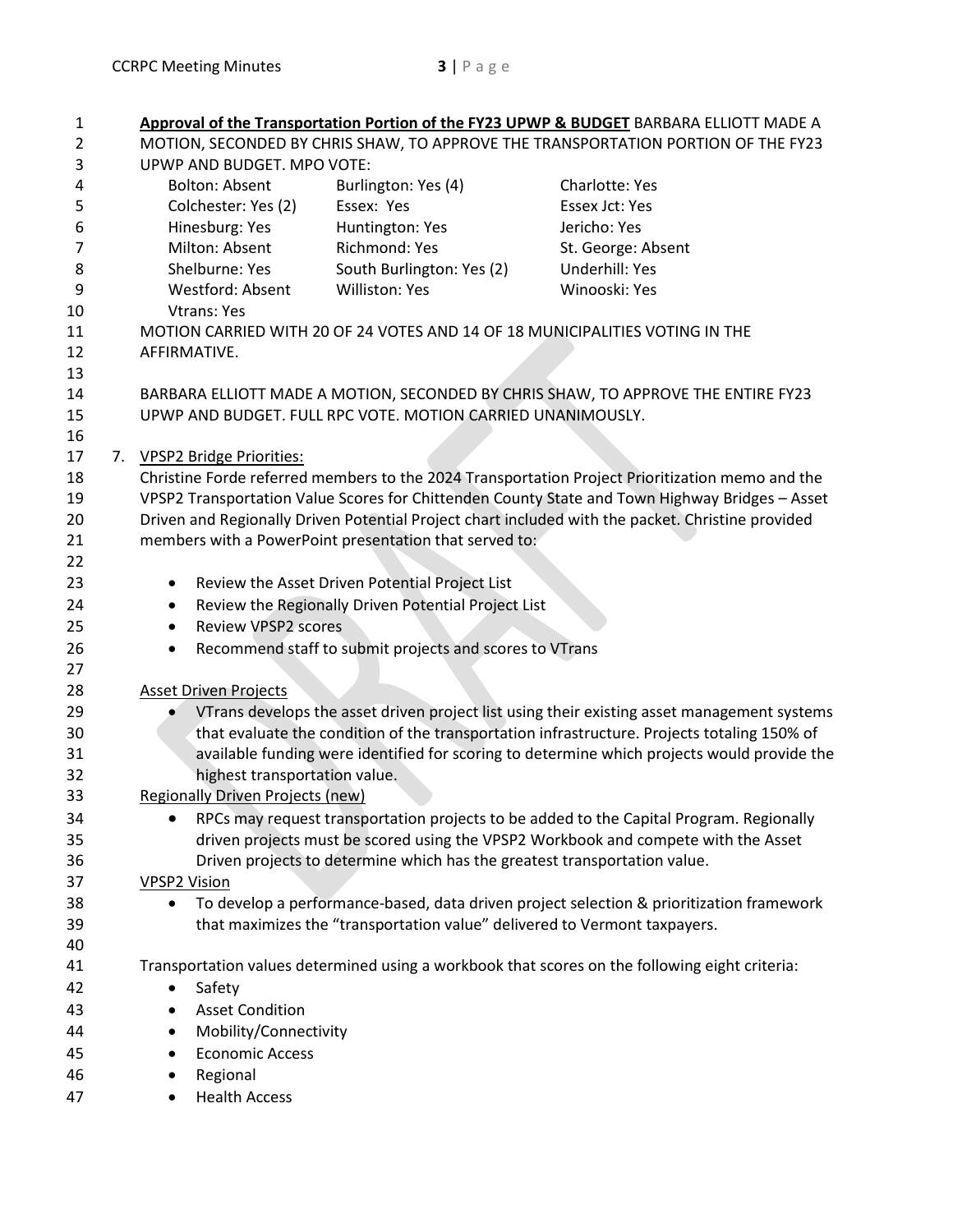| $\mathbf{1}$   | Environment<br>$\bullet$                                                                               |
|----------------|--------------------------------------------------------------------------------------------------------|
| $\overline{2}$ | Resiliency<br>$\bullet$                                                                                |
| 3              |                                                                                                        |
| 4              | Christine reviewed the VPSP2 Year 2 -- State Highway and Town Highway Bridges chart, explained         |
| 5              | the associated ratings, bridge inspection process and value counts. Dan Kerin asked about traffic      |
| 6              | volumes on the VT116 bridge over the I-89 in South Burlington. Christine verified that the traffic     |
| $\overline{7}$ | volume was for VT116 and not I-89.                                                                     |
| 8              |                                                                                                        |
| 9              | Christine said the recommendation is to submit regionally driven potential projects to VTrans for      |
| 10             | scoring and consideration for the Capital Program and submit regional VPSP2 inputs to Vtrans.          |
| 11             |                                                                                                        |
| 12             | DAN KERIN MADE A MOTION, SECONDED BY ANDY MONTROLL, TO APPROVE THE SUBMISSION OF                       |
| 13             | THE ASSET AND REGIONALLY DRIVEN POTENTIAL PROJECT LISTS AND SCORES TO VTRANS. MPO                      |
| 14             | ACTION. MOTION CARRIED UNANIMOUSLY.                                                                    |
| 15             |                                                                                                        |
| 16             | 8. I-89 Study Draft Recommendations                                                                    |
| 17             | Eleni Churchill and Jason Charest shared a presentation on the I-89 2050 Study with members. Eleni     |
| 18             | explained that this study is nearing completion after 3 years of effort. She went over the             |
| 19             | presentation agenda that included: I-89 Study overview, review of the I-89 Corridor Bundles and        |
| 20             | evaluation results, review the final I-89 Implementation Plan, and conclude with next steps.           |
| 21             |                                                                                                        |
| 22             | Project Overview:                                                                                      |
| 23             | Eleni explained that the Advisory Committee included a companion statement to the I-89 Vision          |
| 24             | Statement to recognize the uncertain times that we live in. the statement reads: "There is significant |
| 25             | uncertainty about where people will live and how they will travel in the future due to the COVID-19    |
| 26             | pandemic, technology, demographics, and other dynamics. We recognize that the I-89 Vision, Goals,      |
| 27             | Objectives and implementation actions will need to be reassessed periodically to ensure that they      |
| 28             | address the evolving situation."                                                                       |
| 29             |                                                                                                        |
| 30             | Vision Statement: The 2050 Vision for the I-89 Corridor through Chittenden County is an                |
| 31             | interstate system (mainline and interchanges) that is safe, resilient, and provides for reliable       |
| 32             | and efficient movement of people and goods in support of state, regional, and municipal                |
| 33             | plans, and goals.                                                                                      |
| 34             | Goals: Include Safety; Livable, Sustainable and Healthy Communities; Mobility and                      |
| 35             | Efficiency; Environmental Stewardship and Resilience; Transportation Access and Vitality;              |
| 36             | and System Preservation.                                                                               |
| 37             | Eleni explained that to date the study analyzed existing conditions and developed current<br>٠         |
| 38             | and future transportation models; developed the Vision and Goals for the I-89 Corridor;                |
| 39             | evaluated new and improved interchanges in the county; developed and evaluated five                    |
| 40             | bundles of multimodal improvements; and developed a draft I-89 Implementation Plan.                    |
| 41             |                                                                                                        |
| 42             | Corridor Bundle Overview:                                                                              |
| 43             | Jason Charest shared information on the development and evaluation of the I-89 corridor bundles.       |
| 44             | 1. The process started with a Corridor Assessment that identified potential recommendations            |
| 45             | based on various inputs and technical evaluations including Safety, ITS, Transit, Bike/Ped,            |
| 46             | additional lanes, etc. and continued with interchange evaluation that included two rounds              |
| 47             | of screening and ended up with selecting three interchange concepts to move forward into               |

48 the bundle evaluation.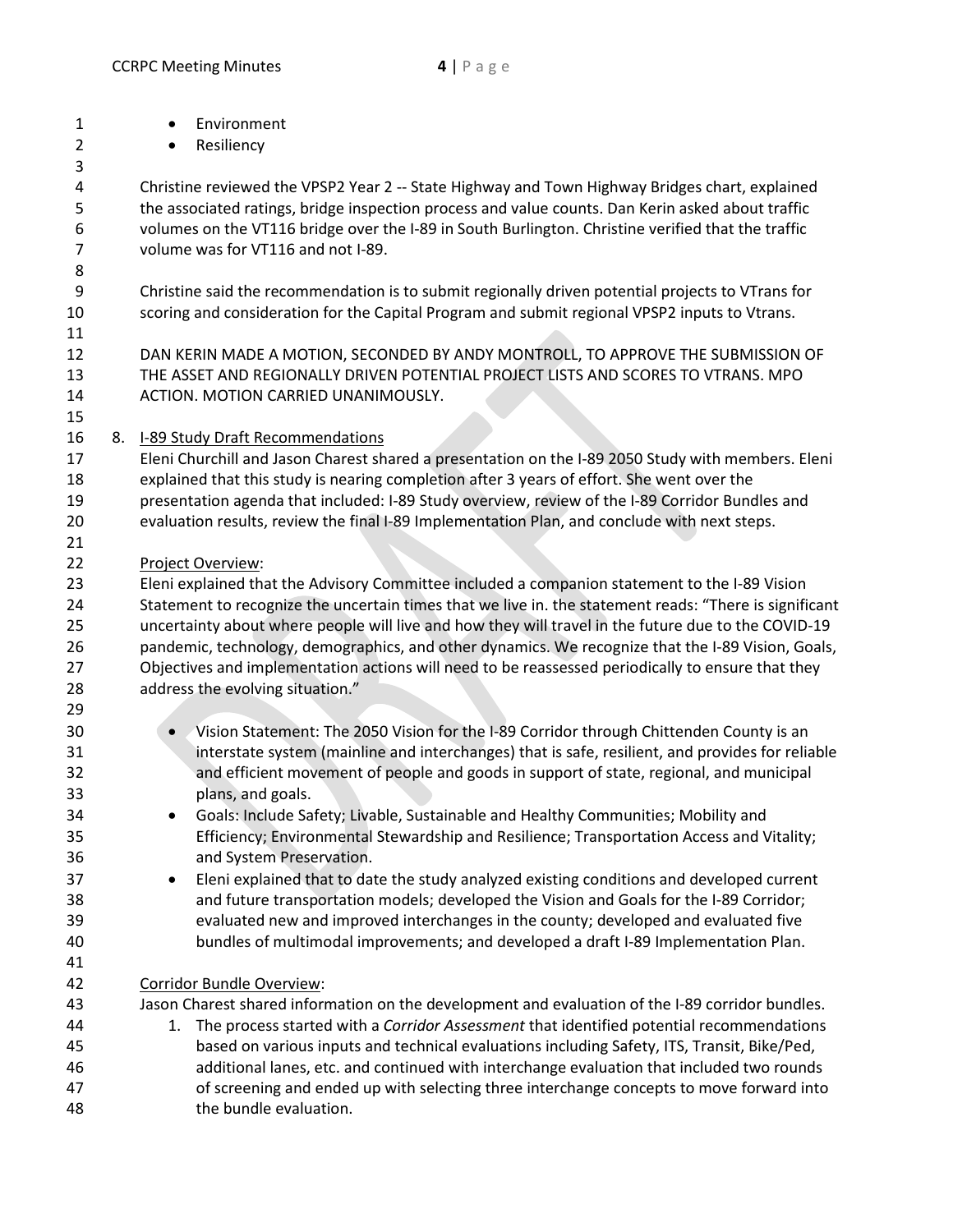| $\mathbf{1}$<br>2 | 2. Bundle Evaluation: five bundles of multimodal improvements were identified and advanced<br>into the bundle evaluation phase. |
|-------------------|---------------------------------------------------------------------------------------------------------------------------------|
| 3<br>4            | Bundle 1: 2050 Base<br>$\circ$                                                                                                  |
| 5                 | <b>Bundle 2: Transportation Demand Management</b><br>$\circ$<br>Bundle 3: Bundle 2 + Exit 14 Diverging Diamond Interchange      |
| 6                 | $\circ$<br>Bundle 4: Bundle 3 + Exit 12B<br>$\circ$                                                                             |
| $\overline{7}$    | Bundle 5: Bundle 3 + Exit 13 Single Point Diamond Interchange.<br>$\circ$                                                       |
| 8                 |                                                                                                                                 |
| 9                 | Eleni indicated that the I-89 Advisory Committee met prior to the Board meeting (2:00 pm on the                                 |
| 10                | 18 <sup>th</sup> ) to review the I-89 Corridor Bundles and the draft Implementation Plan. During the meeting,                   |
| 11                | members of the committee offered several edits to the draft plan and then the Advisory Committee                                |
| 12                | unanimously approved the revised I-89 Corridor Implementation plan to guide investments in                                      |
| 13                | Chittenden County through 2050. Eleni reviewed the implementation plan with the Board. The I-89                                 |
| 14                | Implementation Plan is attached.                                                                                                |
| 15                |                                                                                                                                 |
| 16                | The next step is for the consultant team to develop a draft report for review by the project                                    |
| 17                | committees. The final report is expected later in the summer.                                                                   |
| 18                |                                                                                                                                 |
| 19                | Dana Hanley asked if the increased price of gas was factored it to the modeling? Jason said fuel                                |
| 20                | prices are not explicitly modeled as a part of the travel demand model, however, this was looked at                             |
| 21                | in the strategic model work and pricing is the biggest factor in travel reduction.                                              |
| 22                |                                                                                                                                 |
| 23                | John Zicconi asked how the effects autonomous vehicles were considered in relation to the study,                                |
| 24                | assuming they will increase Vehicles Miles Traveled (VMT)? Jason explained, we did not look at                                  |
| 25                | these this time around. There was an attempt to address these during the 2018 MTP development,                                  |
| 26                | however, there are variables and different potential future implications between single owner                                   |
| 27                | autonomous vehicles and shared vehicle use through Uber or CarShare type companies. Eleni                                       |
| 28                | explained these are items that are woven into the uncertainty of the future, we understand with                                 |
| 29                | advancements in technology there will undoubtedly be changes but we cannot make the predictions                                 |
| 30                | at the present time. John agreed and said it seems virtually impossible to incorporate future                                   |
| 31                | advancements into a study like this and he also wrestles with how to accommodate so many moving                                 |
| 32                | parts in these scenarios.                                                                                                       |
| 33                |                                                                                                                                 |
| 34                | Chris Shaw said with the popularity of e-bikes factoring in opportunities to expand the use could be                            |
| 35                | a real game changer when a TDM 20% reduction is key. Examples would be widening the Interstate                                  |
| 36                | and adding protected lanes for electric bikes with 6 to 8 feet of shoulder. This could reduce traffic                           |
| 37                | and emissions for at least 6 months of a year in Vermont. It is disappointing not to see this as an                             |
| 38                | integral part of these types of studies. Bard said he recently saw a full-size electric motorcycle                              |
| 39                | recently. We are moving toward much more of this kind of technology.                                                            |
| 40<br>41          | Dana asked if these improvements fit into the Circ Alternative Plan? Charlie said that plan dealt with                          |
| 42                | the circumferential traffic movement, and this is an entirely new project that examined the                                     |
| 43                | transportation issues around Exit 14. Christine Forde said she typically includes a status update on                            |
| 44                | the Circ Alternative projects during her discussion of the TIP in July.                                                         |
| 45                |                                                                                                                                 |
| 46                | 9. Equity Update                                                                                                                |
| 47                | Charlie Baker said we entered a contract with Creative Discourse for phase 2 of our work, and they                              |
| 48                | will be meeting with the Executive Committee in June to discuss further. The focus of training will                             |